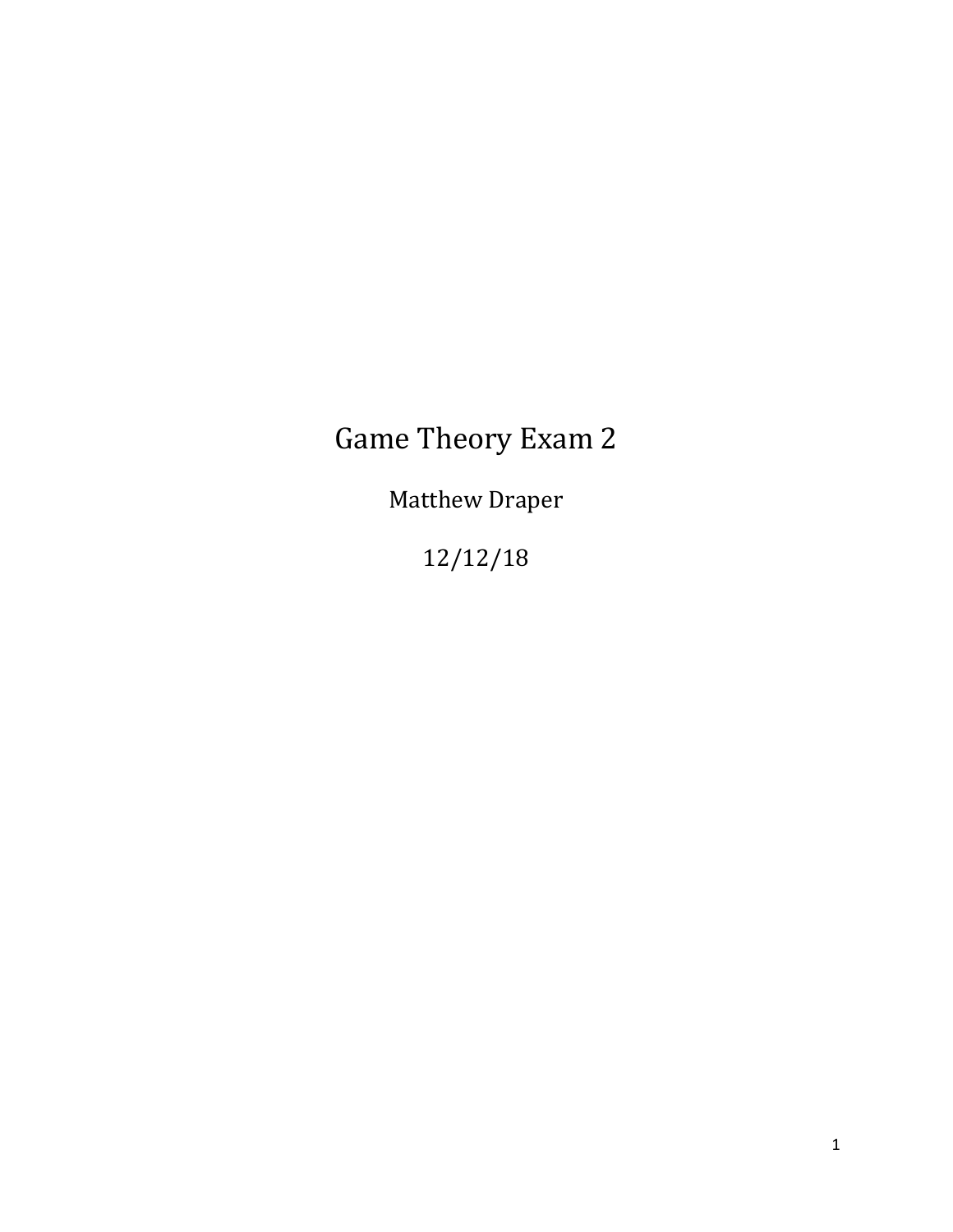1a) See Figure 1. Equilibrium analysis reveals that Player 1 ought to trust Player 2 to deliver the problem set when  $U_2(D, s_{-i}) > U_2(T, s_{-i})$ , which will be true as long as  $x > y$ .



b) See Figure 2.



c) Assuming  $p = 34$ , we get the table below:

| $1\angle 2$  | D <sub>N</sub> D <sub>I</sub> | $D_N T_I$        | T <sub>N</sub> D <sub>I</sub> | $T_NT_J$          |
|--------------|-------------------------------|------------------|-------------------------------|-------------------|
|              | 0,0                           | 0,0              | 0,0                           | 0,0               |
| S (Player 1) | $3/4(1)+1/4(1)$               | $3/4(1)+1/4(-1)$ | $3/4(-1)+1/4(1)$              | $3/4(-1)+1/4(-1)$ |
| S (Player 2) | $3/4(1)+1/4(0)$               | $3/4(1)+1/4(1)$  | $3/4(0)+1/4(0)$               | $3/4(0)+1/4(1)$   |

Simplifying, we get:

| $1\angle 2$ | $D_ND_I$    | $D_N T_I$    | $T_N D_I$ | $T_NT_J$  |
|-------------|-------------|--------------|-----------|-----------|
| ш           | $0,0^*$     | $0,0*$       | $0^*0^*$  | $0^*0^*$  |
| M           | $1^*$ , 3/4 | $(2^*, 1^*)$ | $-1/2, 0$ | $-1, 1/4$ |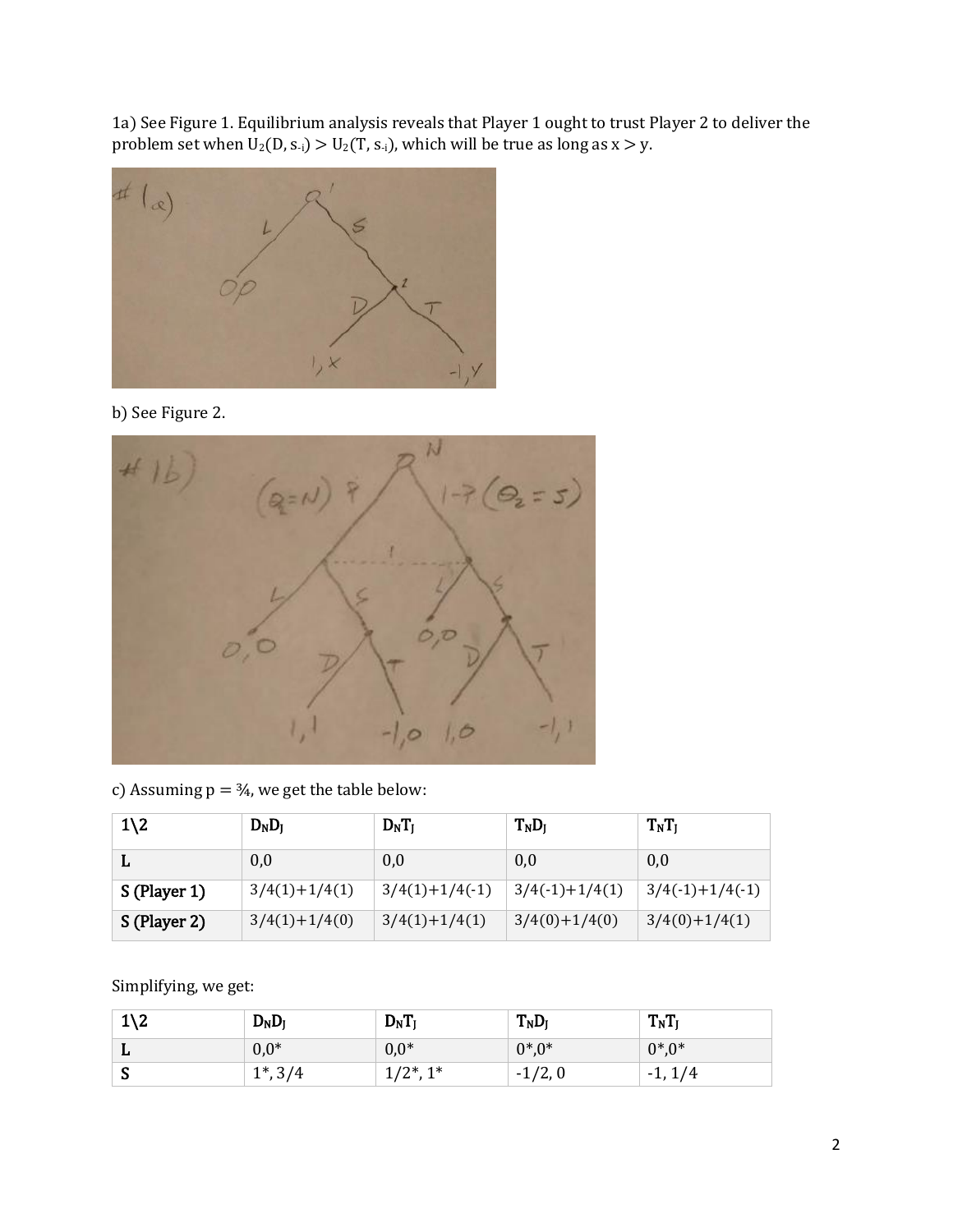We have pure-strategy Bayesian Nash equilibria at  ${L, T_ND_l}$ , at  ${L, T_NT_l}$ , and at  ${S, D_NT_l}$ . We know these are BNE because both players' type-contingent strategies are best responses given their beliefs about other players' types ( $p = \frac{3}{4}$ ) and their type-contingent strategies.<sup>1</sup>

To determine which of these equilibria (if any) are perfect Bayesian equilibria, we will consider each in turn. First, consider  ${L, T_ND_l}$ . PBE requires that each player's strategy be sequentially rational given each player's beliefs.<sup>2</sup> Our definition of sequential rationality requires that a strategy be a best response at each information set.<sup>3</sup> Consulting Figure 2, we observe that Player 2 is not playing a best response at either of her nodes, because she has a profitable deviation to a higher payoff in both cases. As such,  ${L, T_ND_l}$  cannot be a PBE.

Similarly, in the case of {L, T<sub>N</sub>T<sub>1</sub>}, Player 2 has a profitable deviation to D at her  $\theta_1 = N$  information set, ruling it out as PBE. Finally, in the case of  $\{S, D_N T\}$  we observe that Player 2's strategy is sequentially rational when  $p = 3/4$ . As such, we can characterize ({S, D<sub>N</sub>T<sub>1</sub>} p = 3/4) as a perfect Bayesian equilibrium. This equilibrium satisfies requirements #1-4, as it has a well-defined system of beliefs consistent with Bayes' rule (on the path of play), and both players are playing sequentially rational strategies.

d) We know that at  $p = 3/4$ , {S,  $D<sub>N</sub>T<sub>1</sub>$ } is a PBE. After consulting Figure 2, we conclude that  $D<sub>N</sub>T<sub>1</sub>$  is Player 2's only sequentially rational strategy that precludes any possibility of deviation. As a result, there can't be any value of p that establishes  ${L, T_ND_l}$  and  ${L, T_NT_l}$  as PBE.

 $\overline{\phantom{a}}$ 

<sup>1</sup> N.b. – Despite the fact that Player 2 knows her own type, her best response will track her probabilityweighted type-dependent strategy (Wiens 05, Remark 6.0.1 pp. 13-14).

 $2$  Wiens 06, Requirement #4 (p. 9).

<sup>3</sup> Wiens 06, Definition 3.1 (p. 5).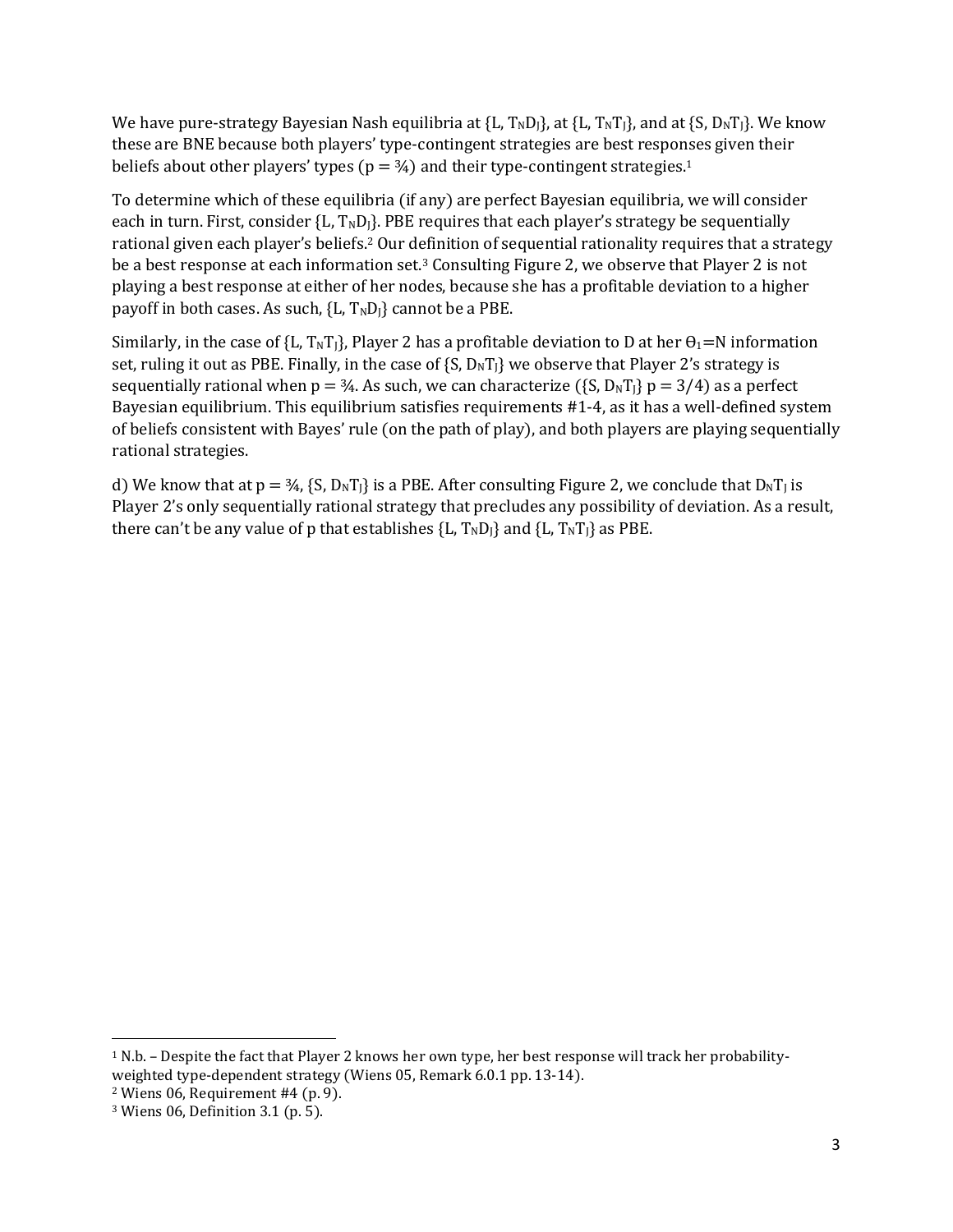2a) We will begin by characterizing both players' best-response functions. They are symmetrical. We'll adopt the convention of expressing the decision to protest as the value  $p = 1$  and staying home as the value  $p = 0$ . The best responses are:

 $U_i(p_i, p_j; \theta_i) = \theta^2 - 1/3$  if  $p_i = 1, p_j = 1$  $\theta^2 - 2/3$  if  $p_i = 1$ ,  $p_j = 0$ 0 if  $p_i = 0$ ,  $p_j = 0$ 

We want to identify the conditions under which each player will protest. This will occur when the expected value of protesting is higher than the expected value of staying home. The inequality we wish to solve (for Player 1 – symmetrical for Player 2) is:

$$
u_1(p_1 = 1, p_2; \theta_1) \ge u_1(p_1 = 0, p_2; \theta_1)
$$

In either case, each player's payoff will depend on the other player's behavior. Expected utility for either action is a function of that player's type and the other player's strategy. This gives us the following:

 $θ<sub>1</sub><sup>2</sup> - 2/3 ≥ Pr(p<sub>2</sub> = 1 | θ<sub>1</sub>) (θ<sup>2</sup> – 1/3) + (1 - Pr(p<sub>2</sub> = 1 | θ<sub>1</sub>) (θ<sup>2</sup> – 2/3)$ 

Since  $Pr(p_2 = 1 | \theta_1) = Pr(p_2 = 1)$ , we have:

$$
\theta_1^2 - 2/3 \ge \Pr(p_2 = 1) (\theta^2 - 1/3) + (1 - \Pr(p_2 = 1) (\theta^2 - 2/3)
$$

Simplifying, we get:

 $\overline{\phantom{a}}$ 

$$
2/3 \leq \theta^2 - 1/3 \left( (1 - \Pr(p_2 = 1) (1/\theta^2) + (1 - \Pr(p_2 = 1) (1/\theta^2 - 2) \right)
$$
  
\n
$$
\theta_1^2 - 1/3 \geq 2/3 - \left( (1 - \Pr(p_2 = 1) (1/\theta^2) + (1 - \Pr(p_2 = 1) (1/\theta^2 - 2) \right)
$$
  
\n
$$
\theta_1^2 \geq 1 - \left( (1 - \Pr(p_2 = 1) (1/\theta^2) + (1 - \Pr(p_2 = 1) (1/\theta^2 - 2) \right)
$$
  
\n
$$
\theta_1 \geq \sqrt{(1 - ((1 - \Pr(p_2 = 1) + (1 - \Pr(p_2 = 1) (1/\theta^2 - 2)))}
$$

This equation gives us Player 1's (symmetrical) threshold type. They will protest only when the above inequality is true.<sup>4</sup> The players' threshold types are:

$$
\hat{\theta}_1 \ge \sqrt{(1 - ((1 - Pr(p_2 = 1) (1/\theta^2) + (1 - Pr(p_2 = 1) (1/\theta^2 - 2)))}
$$
  

$$
\hat{\theta}_2 \ge \sqrt{(1 - ((1 - Pr(p_1 = 1) (1/\theta^2) + (1 - Pr(p_1 = 1) (1/\theta^2 - 2)))})
$$

 $\sim$ 

b) Since the players' strategies and payoffs are symmetrical and types are drawn from the uniform distribution, we observe that  $\hat{\theta}_1 = \hat{\theta}_2$ , which gives us:

BR<sub>1</sub> = {P} if 
$$
\hat{\theta}_1 > \sqrt{1 - ((1 - Pr(p_2 = 1) (1/\theta^2) + (1 - Pr(p_2 = 1) (1/\theta^2 - 2))}
$$
  
{H} if  $\hat{\theta}_1 < \sqrt{1 - ((1 - Pr(p_2 = 1) (1/\theta^2) + (1 - Pr(p_2 = 1) (1/\theta^2 - 2))}$   
{P,H} if  $\hat{\theta}_1 = \sqrt{1 - ((1 - Pr(p_2 = 1) (1/\theta^2) + (1 - Pr(p_2 = 1) (1/\theta^2 - 2))}$ 

<sup>4</sup> N.b. – I know the inequality can be simplified further, but I'm reluctant to risk introducing more algebraic mistakes.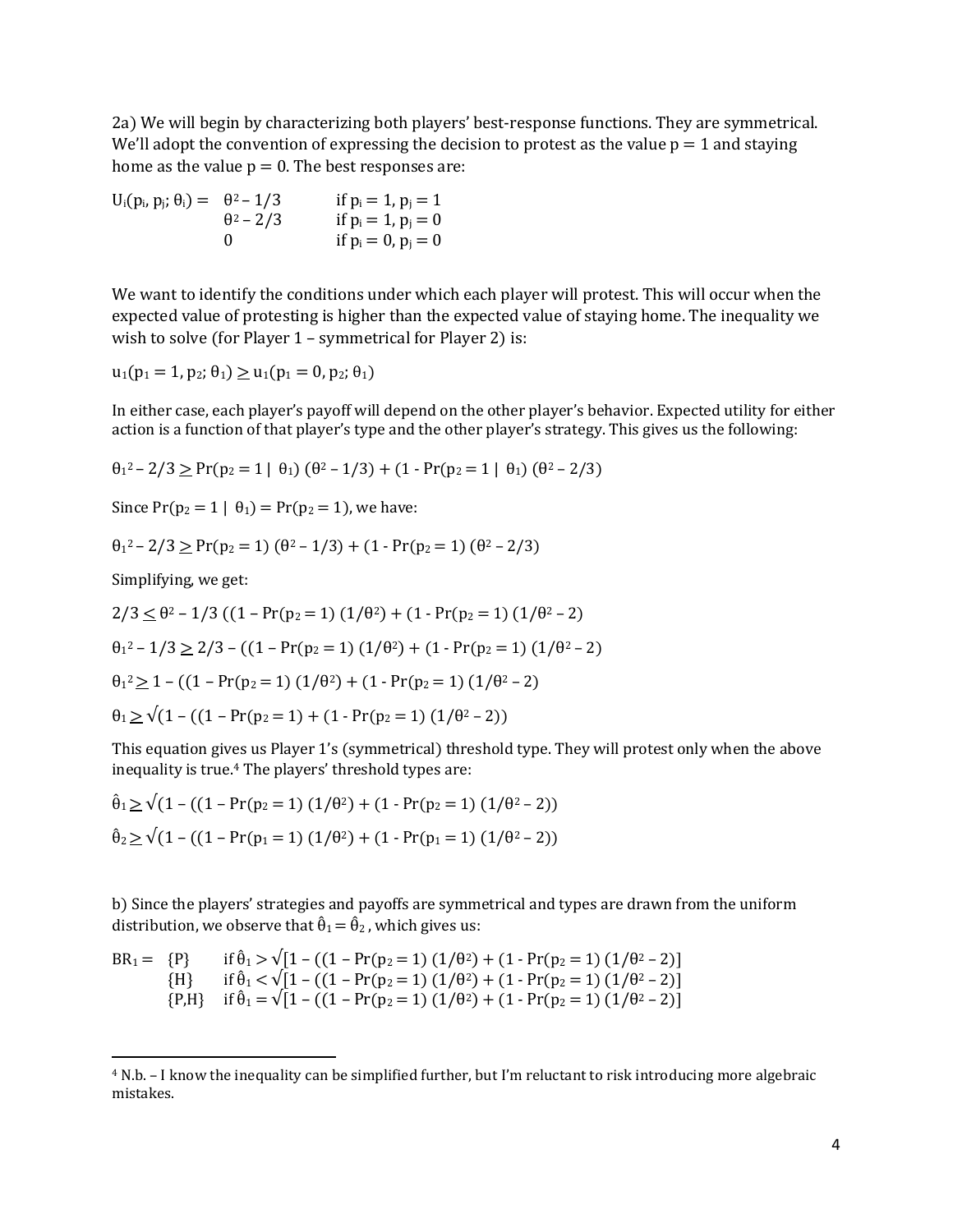And similarly:

$$
BR_2 = \{P\} \quad \text{if } \hat{\theta}_2 > \sqrt{1 - ((1 - \Pr(p_1 = 1) (1/\theta^2) + (1 - \Pr(p_1 = 1) (1/\theta^2 - 2)) \text{if } \hat{\theta}_2 < \sqrt{1 - ((1 - \Pr(p_1 = 1) (1/\theta^2) + (1 - \Pr(p_1 = 1) (1/\theta^2 - 2)) \text{if } \hat{\theta}_2 > \sqrt{1 - ((1 - \Pr(p_1 = 1) (1/\theta^2) + (1 - \Pr(p_1 = 1) (1/\theta^2 - 2)) \text{if } \hat{\theta}_2 < \sqrt{1 - ((1 - \Pr(p_1 = 1) (1/\theta^2) + (1 - \Pr(p_1 = 1) (1/\theta^2 - 2)) \text{if } \hat{\theta}_2 < \sqrt{1 - ((1 - \Pr(p_1 = 1) (1/\theta^2) + (1 - \Pr(p_1 = 1) (1/\theta^2 - 2)) \text{if } \hat{\theta}_2 < \sqrt{1 - ((1 - \Pr(p_1 = 1) (1/\theta^2) + (1 - \Pr(p_1 = 1) (1/\theta^2 - 2)) \text{if } \hat{\theta}_2 < \sqrt{1 - ((1 - \Pr(p_1 = 1) (1/\theta^2) + (1 - \Pr(p_1 = 1) (1/\theta^2 - 2)) \text{if } \hat{\theta}_2 < \sqrt{1 - ((1 - \Pr(p_1 = 1) (1/\theta^2) + (1 - \Pr(p_1 = 1) (1/\theta^2 - 2)) \text{if } \hat{\theta}_2 < \sqrt{1 - ((1 - \Pr(p_1 = 1) (1/\theta^2) + (1 - \Pr(p_1 = 1) (1/\theta^2 - 2)) \text{if } \hat{\theta}_2 < \sqrt{1 - ((1 - \Pr(p_1 = 1) (1/\theta^2) + (1 - \Pr(p_1 = 1) (1/\theta^2 - 2)) \text{if } \hat{\theta}_2 < \sqrt{1 - ((1 - \Pr(p_1 = 1) (1/\theta^2) + (1 - \Pr(p_1 = 1) (1/\theta^2 - 2)) \text{if } \hat{\theta}_2 < \sqrt{1 - ((1 - \Pr(p_1 = 1) (1/\theta^2) + (1 - \Pr(p_1 = 1) (1/\theta^2 - 2)) \text{if } \hat{\theta}_2 < \sqrt
$$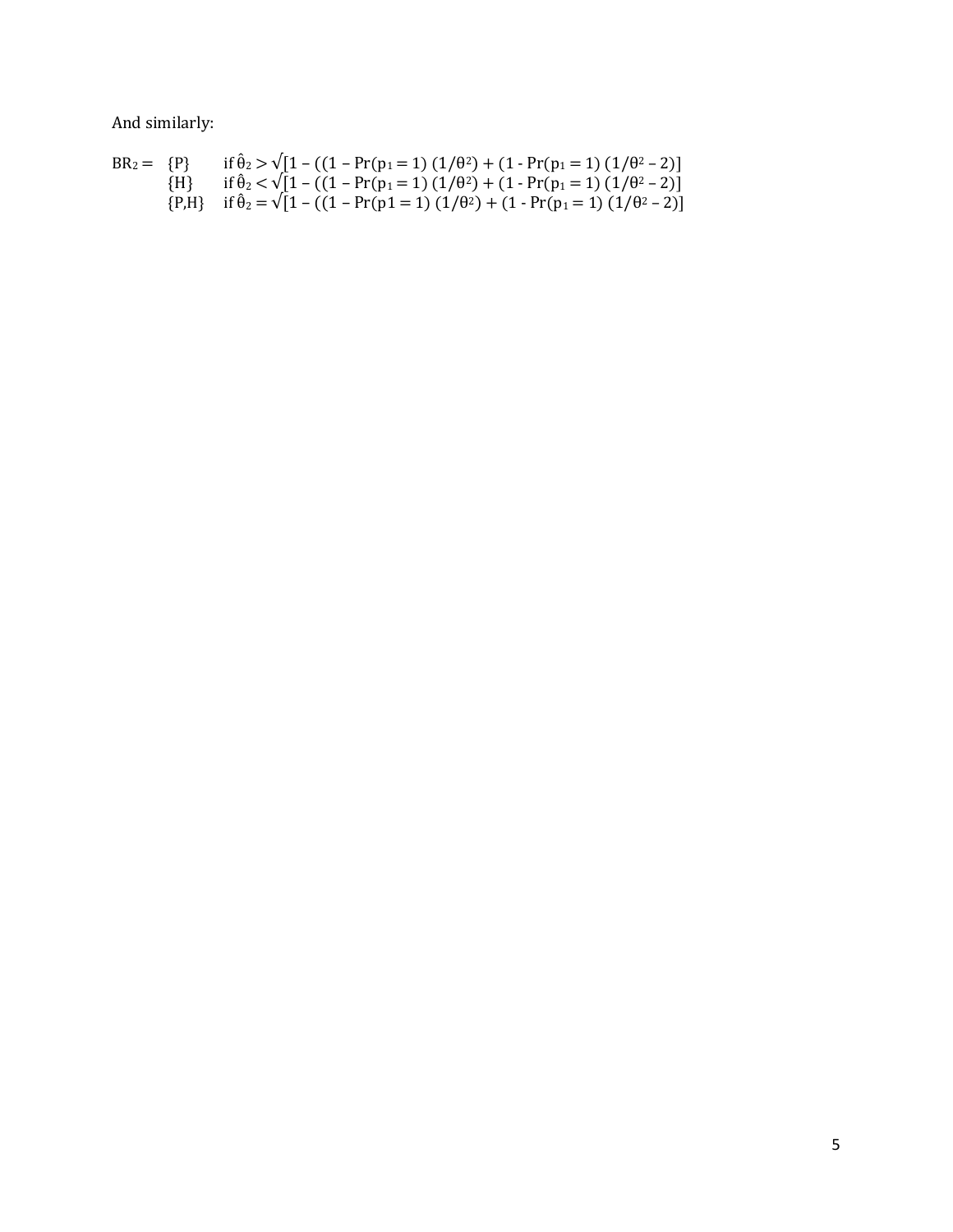## 3a) See Figure 3.



b) In the simplified game,  $\mu(q) = 1$ . There can't be a subgame perfect equilibrium in which Player 2 plays T because it's impossible to specify a Nash equilibrium in each proper subgame. Since they know their decision node ( $\mu$ (q) = 1), Player 2 faces certain payoffs of -1 for granting tenure and 0 for not granting tenure. Since  $0 > -1$ , we can conclude that they will choose not to grant tenure.

Knowing this, Player 1 will evaluate their potential payoff of  $-q_L/\theta_L$  ( $\theta_L > 0$ ), and she will conclude that her payoff gets lower the more papers she publishes. This payoff will be "maximized" by producing 0 papers, for a net payoff of 0.

c) See Figure 4.

 $74.1$  $\varphi$  $\theta_i = H$  $1 - \mu(q)$  $\overline{z}$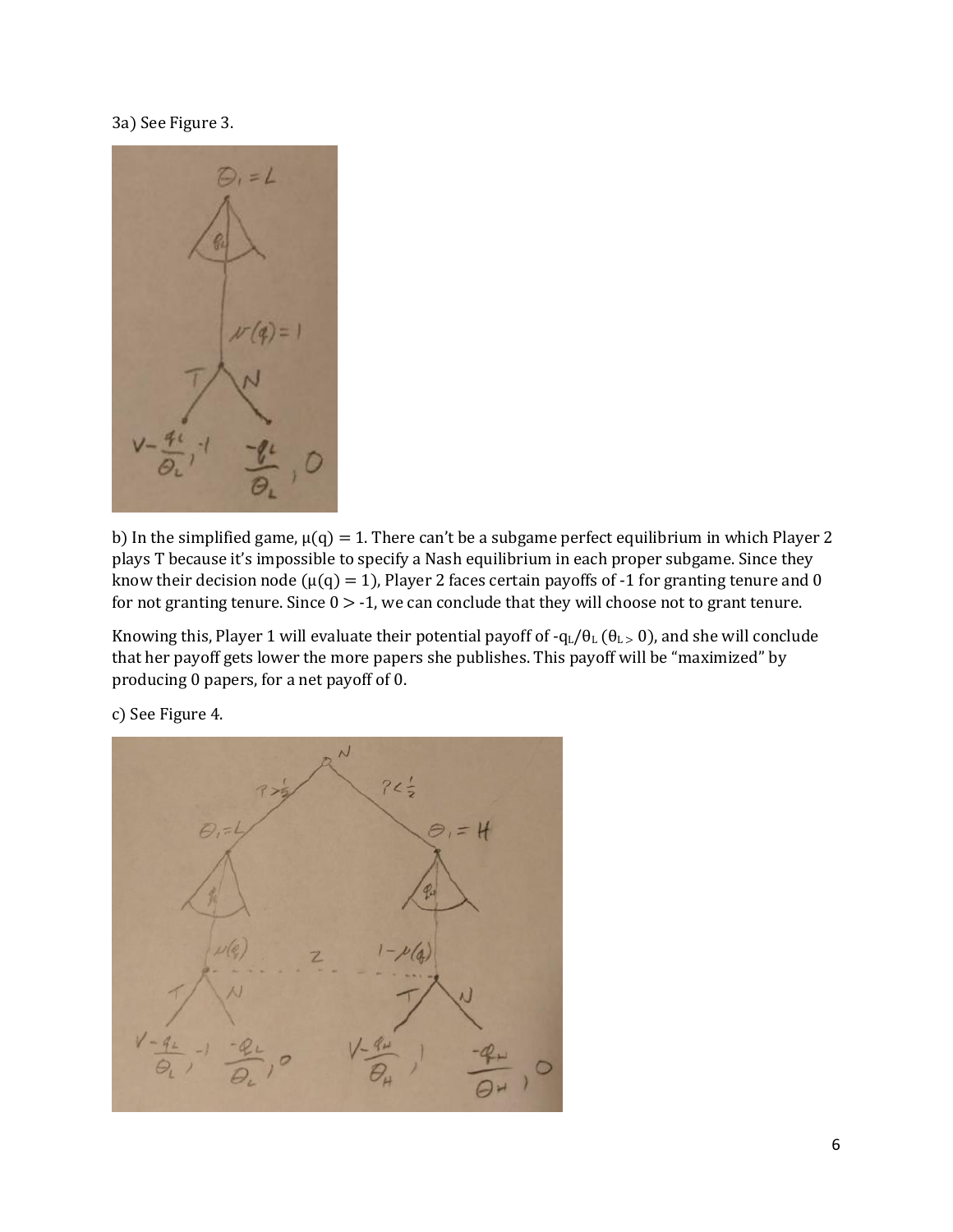d) We will now look for pooling equilibria. Given the nature of pooling equilibria, we will assume that  $q_H = q_L = q^*$ , that is, the number of papers produced by Player 1 will be the same regardless of type. This means that the number of papers published will be uninformative for Player 2's choice, and as a result they won't update their beliefs. All they will know is that  $Pr(\theta_1 = H) < \frac{1}{2}$  and that Player 1 has produced  $q^*$  papers.  $\theta_1 = H$ 

Given all this, Player 2 will only choose to play T if  $U_2$  (T,  $q^*$ )  $\ge U_2$  (N,  $q^*$ ). This gives us the following:

 $p(1) + (1-p)(-1) > p(0) + (1-p)(0)$ 

 $2p - 1 > 0$ 

 $p > \frac{1}{2}$ 

Since we know that  $p < \frac{1}{2}$ , there cannot be any pooling equilibria where Player 2 plays T. Player 1 will thus not receive tenure. As we saw above, if Player 1 knows that Player 2 is going to play D, her incentive to produce papers evaporates and  $q^* = 0$ . This is the unique outcome of the pooling PBE. We must now define Player 2's off-the-path beliefs to support this pooling equilibrium. When  $p > 0$ , we can set these beliefs such that Player 2 believes that  $Pr(\theta_1 = L) = 1$ . That will ensure that neither type of Player 1 has an incentive to deviate from  $q^* = 0$  (for the reasons we saw in part b).

e) We will now look for separating equilibria. In a separating equilibrium,  $q_H \neq q_L$ , which means the number of papers produced by Player 1 will differ by type. This means that the number of papers produced by Player 1 is informative to Player 2, and Player 2 will update their beliefs accordingly, assigning a higher value of p if they observe  $q_H$  and a lower value if they observe  $q_L$ .

It would be irrational for either type of Player 1 to produce enough papers that she incurs a cost. If Player 1 were  $\theta_1 = L$ , she will incur a cost when  $q_L > V\theta_L$ , which is the value of tenure multiplied by her type's ability. Similarly for  $\theta_1 = H$ , costs will be incurred when  $q_H > V\theta_H$ . This establishes upper and lower bounds for q, and captures the intuitive result that high-competence types will be able to produce more papers than low competence types while still capturing some of the benefits of tenure. So:

 $\mu_2(q) =$   $(\theta_1 = L)$  if  $q = 0$  $(\theta_1 = H)$  if  $q > 0$ 

Since we know that  $\theta_H > \theta_L$ , it follows that  $q_H > q_L$ , which means that  $\theta_1 = H$  will be able to produce more papers than  $\theta_1 = L$ . Player 1's  $\theta_1 = L$  will therefore have no incentive to produce any papers  $(q_L= 0)$ , and  $\theta_1 = H$  will produce at least  $q_H > 0$  papers. The updating of beliefs initiated by this information will induce Player 2 to grant tenure only when  $q = q_H (q_H > 0)$ . As long as  $q_L > V \theta_L$ ,  $\theta_1$ = L will have no incentive to deviate. Similarly, as long as  $q_H < V\theta_H$ ,  $\theta_1 = H$  will have no incentive to deviate. This establishes a set of PBE, where  $q_L= 0$  and  $V\theta_H < q_H > 0$ . It seems as though there would be an infinite number of these.

Player 2's off-the-path beliefs are unconstrained, so we can set them to make Player 1's on-path actions sequentially rational. We therefore set  $\mu_2(q) = 1$  whenever  $q > 0$ . We know that on the path